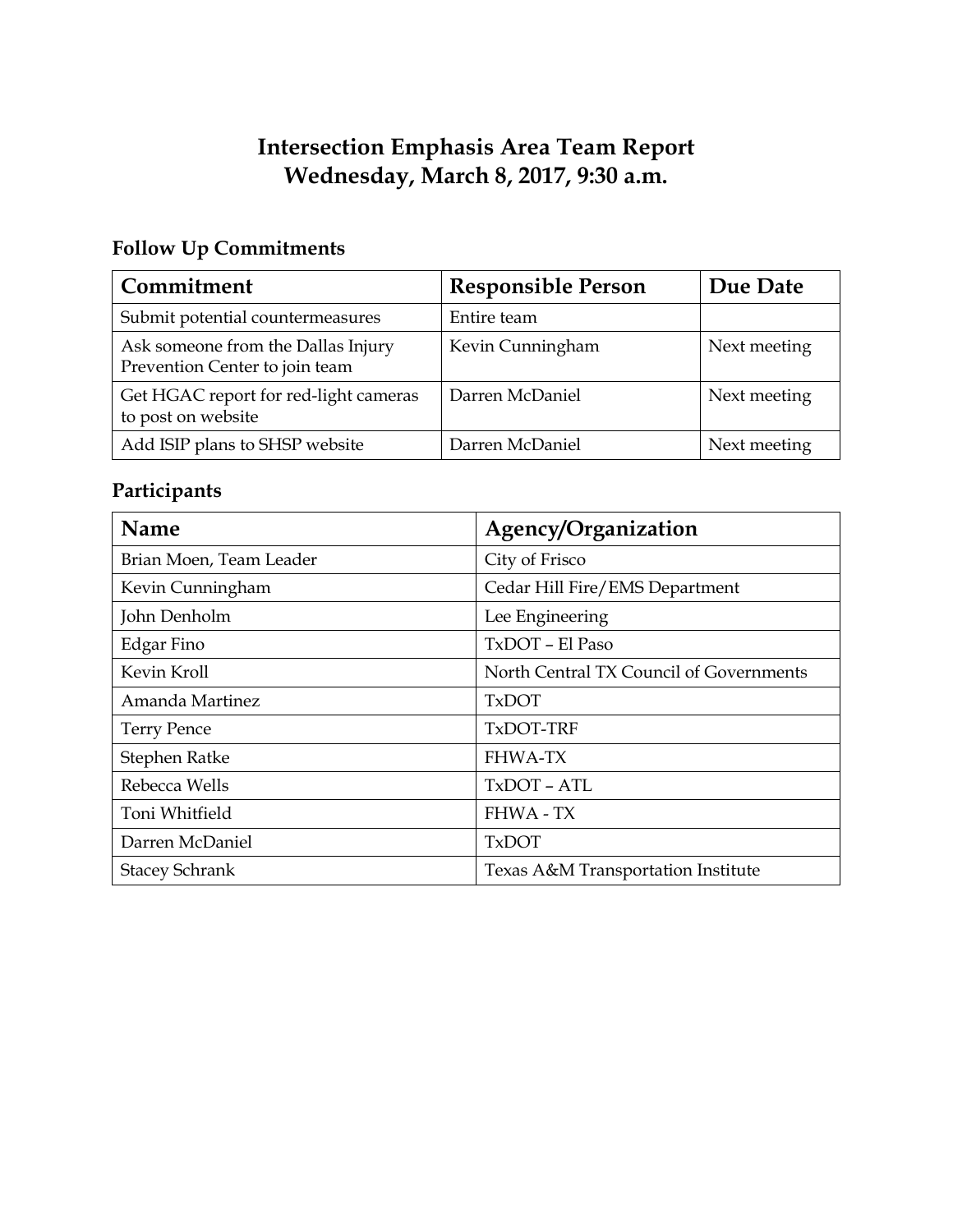## **Strategies and Countermeasures**

Please review the strategies and countermeasures to make sure they are worded as you intended. We hope to finish this section of the Texas Strategic Highway Safety Plan by the end of the next meeting if possible. You will soon be receiving instructions for providing comments and/or additional countermeasure suggestions for any of the strategies. We will collate your suggestions and discuss them on the next call (March 22, 9:30 – 11:00 a.m.).

## **Intersection Safety Strategies - Revised**

## *Strategy: Improve data systems for identifying specific intersections and intersection types at high risk for serious injury crashes*

#### *Countermeasures and Programs*

• Improve safety data on intersections by developing an intersection database, e.g., roadway characteristics, traffic volumes, # of driveways, type of controls

## *Strategy: Consider alternative design strategies for improving intersection safety*

#### *Countermeasures and Programs*

• Educate decision makers and the public on the safety factors associated with roundabouts

#### *Strategy: Improve pedestrian safety at high risk intersections*

## *Strategy: Increase driver awareness of intersections, e.g., pavement markings, flashing beacons, risk factors, etc.*

#### *Countermeasures and Programs*

- Implement proven, low cost engineering countermeasures in a systemic manner
	- o Advance signal ahead warning sign
	- o Flashers on signal ahead warning sign
	- o Arrow pavement markings
	- o Stop lines
	- o Lane lines
	- o Lane control signs
	- o Advance cross street name signs
	- o No Turn on Red signs
	- o Protected Left Turn Phase
	- o One signal head per lane
	- o Supplemental signal head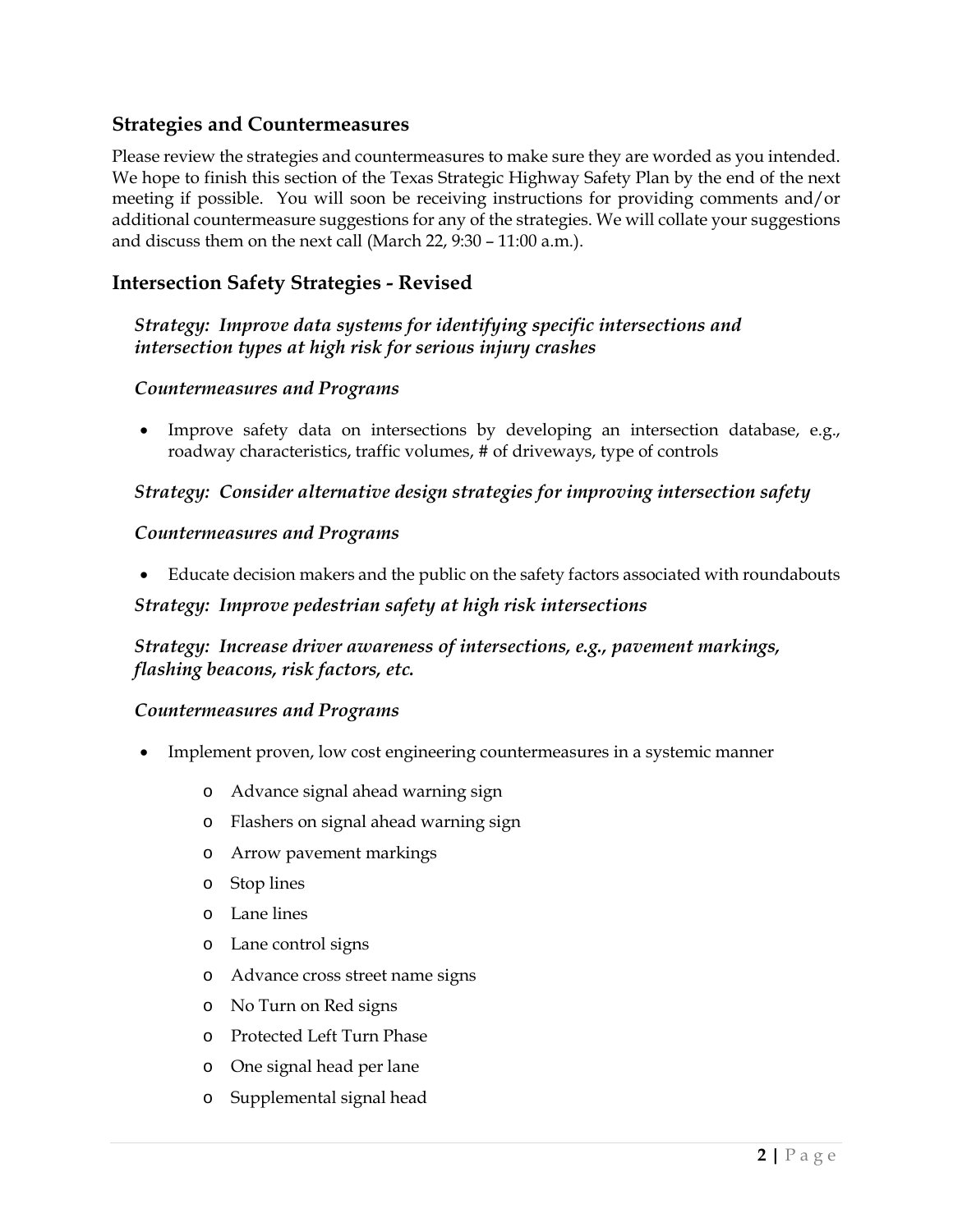- o Traffic signal back plates
- o Red light indicator lights
- o Pedestrian signal
- o Pedestrian signal push button
- o Yield to pedestrians sign
- o Sidewalks
- o Curb ramps
- o Pedestrian crosswalk
- o Intersection lighting
- o High-friction surface treatment
- o Remove On-street parking

## *Strategy: Develop educational campaigns incorporating data analysis to improve intersection safety*

#### *Countermeasures and Programs*

- Publicize high crash locations and point out the contributing crash factors, e.g., impaired driving, texting, phone use, etc.
- Increase and renew emphasis on safe driving behaviors in driver education

## *Strategy: Reduce red light running*

#### *Countermeasures and Programs*

- Use targeted enforcement at high incident locations
- Research and address the factors contributing to reduced law enforcement citations
- Educate decision makers and the public on the effectiveness and appropriate use of automated enforcement

## **Next Steps**

#### *Data and Resource Requests*

- Types of crashes (left-turning, rear end, red light running, etc.)
- Crash tree analysis for intersections